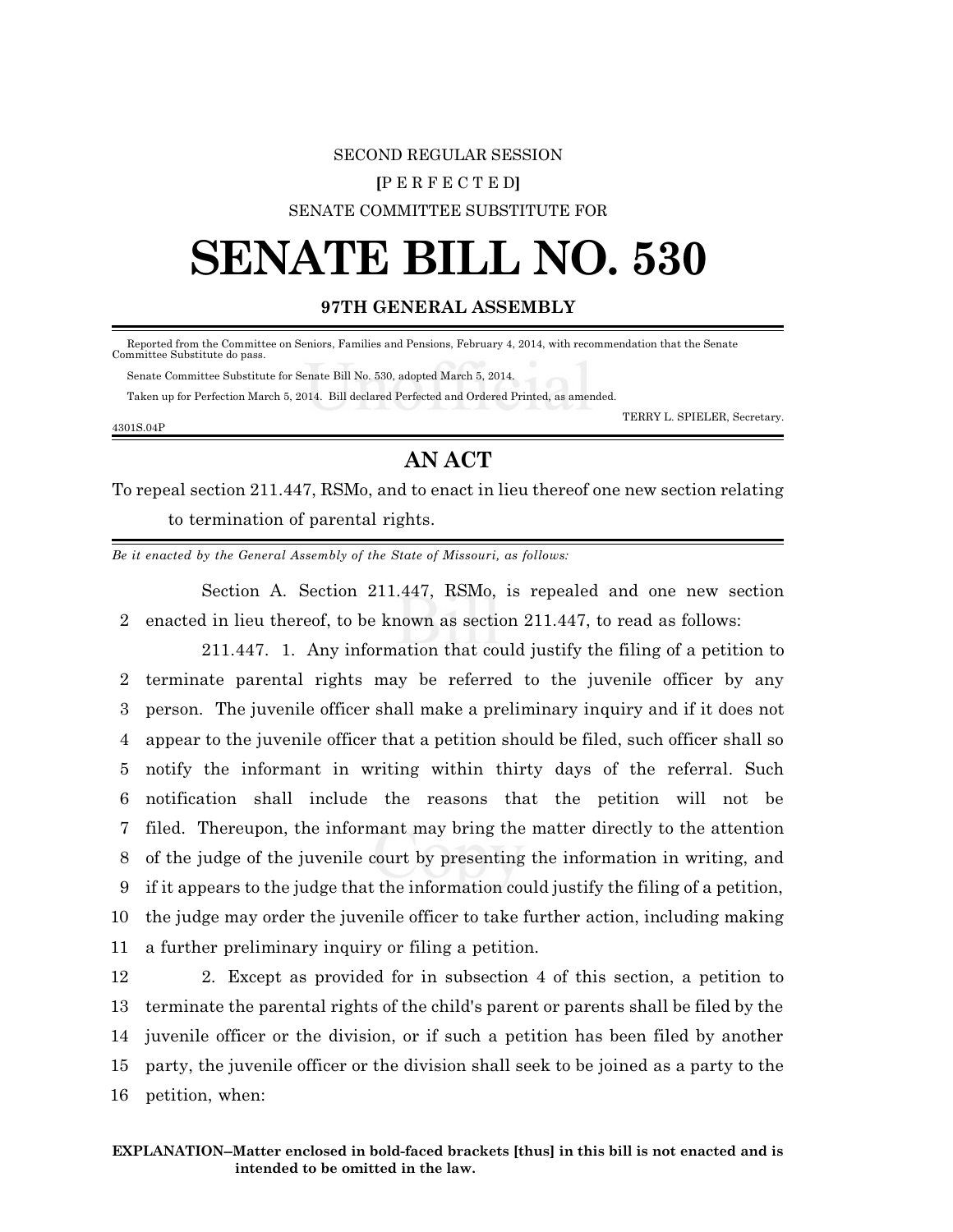(1) Information available to the juvenile officer or the division establishes that the child has been in foster care for at least fifteen of the most recent twenty-two months; or

 (2) A court of competent jurisdiction has determined the child to be an abandoned infant. For purposes of this subdivision, an "infant" means any child one year of age or under at the time of filing of the petition. The court may find that an infant has been abandoned if:

 (a) The parent has left the child under circumstances that the identity of the child was unknown and could not be ascertained, despite diligent searching, and the parent has not come forward to claim the child; or

 (b) The parent has, without good cause, left the child without any provision for parental support and without making arrangements to visit or communicate with the child, although able to do so; or

 (c) The parent has voluntarily relinquished a child under section 210.950; or

(3) A court of competent jurisdiction has determined that the parent has:

(a) Committed murder of another child of the parent; or

(b) Committed voluntary manslaughter of another child of the parent; or

 (c) Aided or abetted, attempted, conspired or solicited to commit such a murder or voluntary manslaughter; or

 (d) Committed a felony assault that resulted in serious bodily injury to the child or to another child of the parent.

 3. A termination of parental rights petition shall be filed by the juvenile officer or the division, or if such a petition has been filed by another party, the juvenile officer or the division shall seek to be joined as a party to the petition, within sixty days of the judicial determinations required in subsection 2 of this section, except as provided in subsection 4 of this section. Failure to comply with this requirement shall not deprive the court of jurisdiction to adjudicate a petition for termination of parental rights which is filed outside of sixty days.

 4. If grounds exist for termination of parental rights pursuant to subsection 2 of this section, the juvenile officer or the division may, but is not required to, file a petition to terminate the parental rights of the child's parent or parents if:

(1) The child is being cared for by a relative; or

 (2) There exists a compelling reason for determining that filing such a petition would not be in the best interest of the child, as documented in the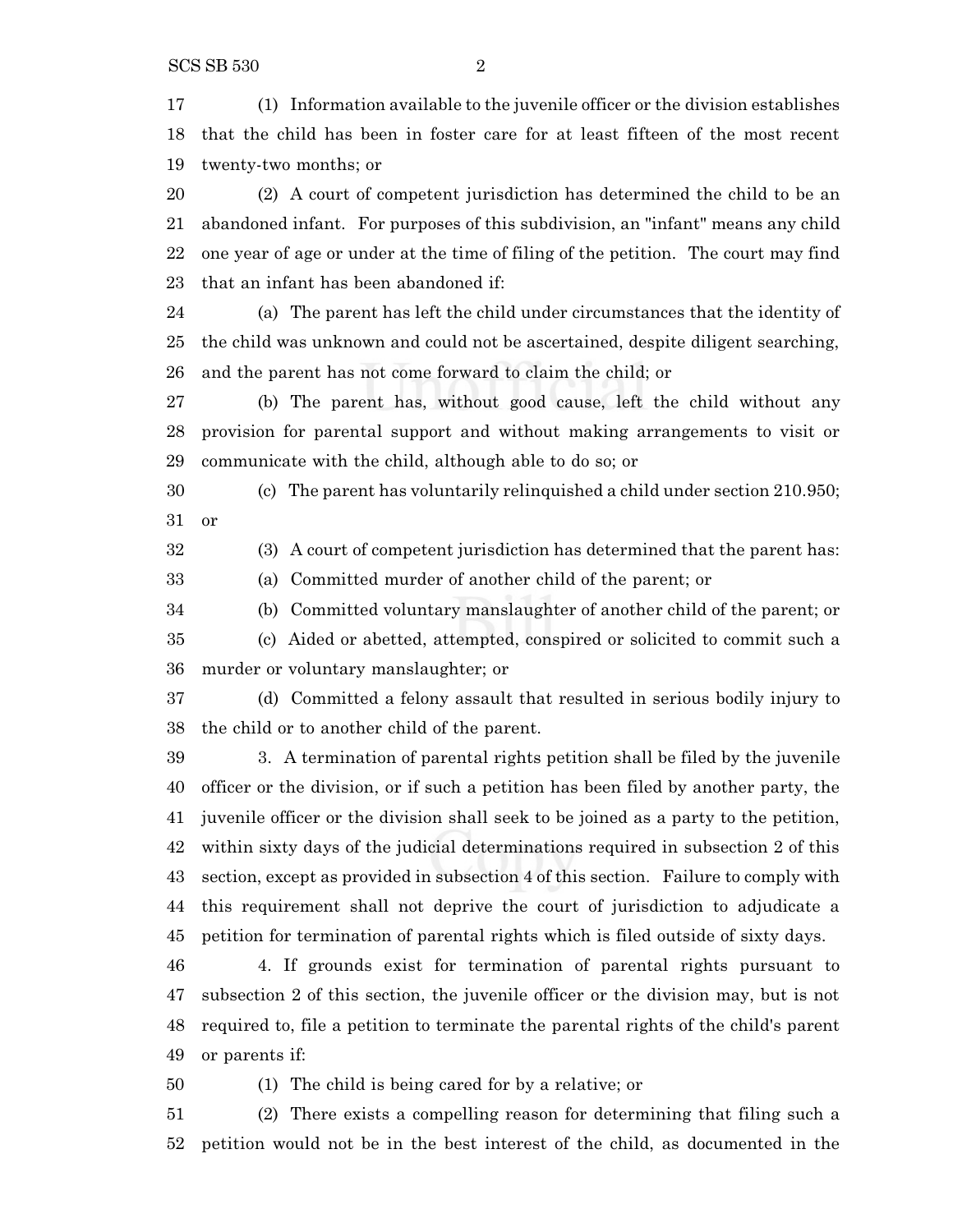permanency plan which shall be made available for court review; or

 (3) The family of the child has not been provided such services as provided for in section 211.183.

 5. The juvenile officer or the division may file a petition to terminate the parental rights of the child's parent when it appears that one or more of the following grounds for termination exist:

 (1) The child has been abandoned. For purposes of this subdivision a "child" means any child over one year of age at the time of filing of the petition. The court shall find that the child has been abandoned if, for a period of six months or longer:

 (a) The parent has left the child under such circumstances that the identity of the child was unknown and could not be ascertained, despite diligent searching, and the parent has not come forward to claim the child; or

 (b) The parent has, without good cause, left the child without any provision for parental support and without making arrangements to visit or communicate with the child, although able to do so;

 (2) The child has been abused or neglected. In determining whether to terminate parental rights pursuant to this subdivision, the court shall consider and make findings on the following conditions or acts of the parent:

 (a) A mental condition which is shown by competent evidence either to be permanent or such that there is no reasonable likelihood that the condition can be reversed and which renders the parent unable to knowingly provide the child the necessary care, custody and control;

 (b) Chemical dependency which prevents the parent from consistently providing the necessary care, custody and control of the child and which cannot be treated so as to enable the parent to consistently provide such care, custody and control;

 (c) A severe act or recurrent acts of physical, emotional or sexual abuse toward the child or any child in the family by the parent, including an act of incest, or by another under circumstances that indicate that the parent knew or should have known that such acts were being committed toward the child or any child in the family; or

 (d) Repeated or continuous failure by the parent, although physically or financially able, to provide the child with adequate food, clothing, shelter, or education as defined by law, or other care and control necessary for the child's physical, mental, or emotional health and development.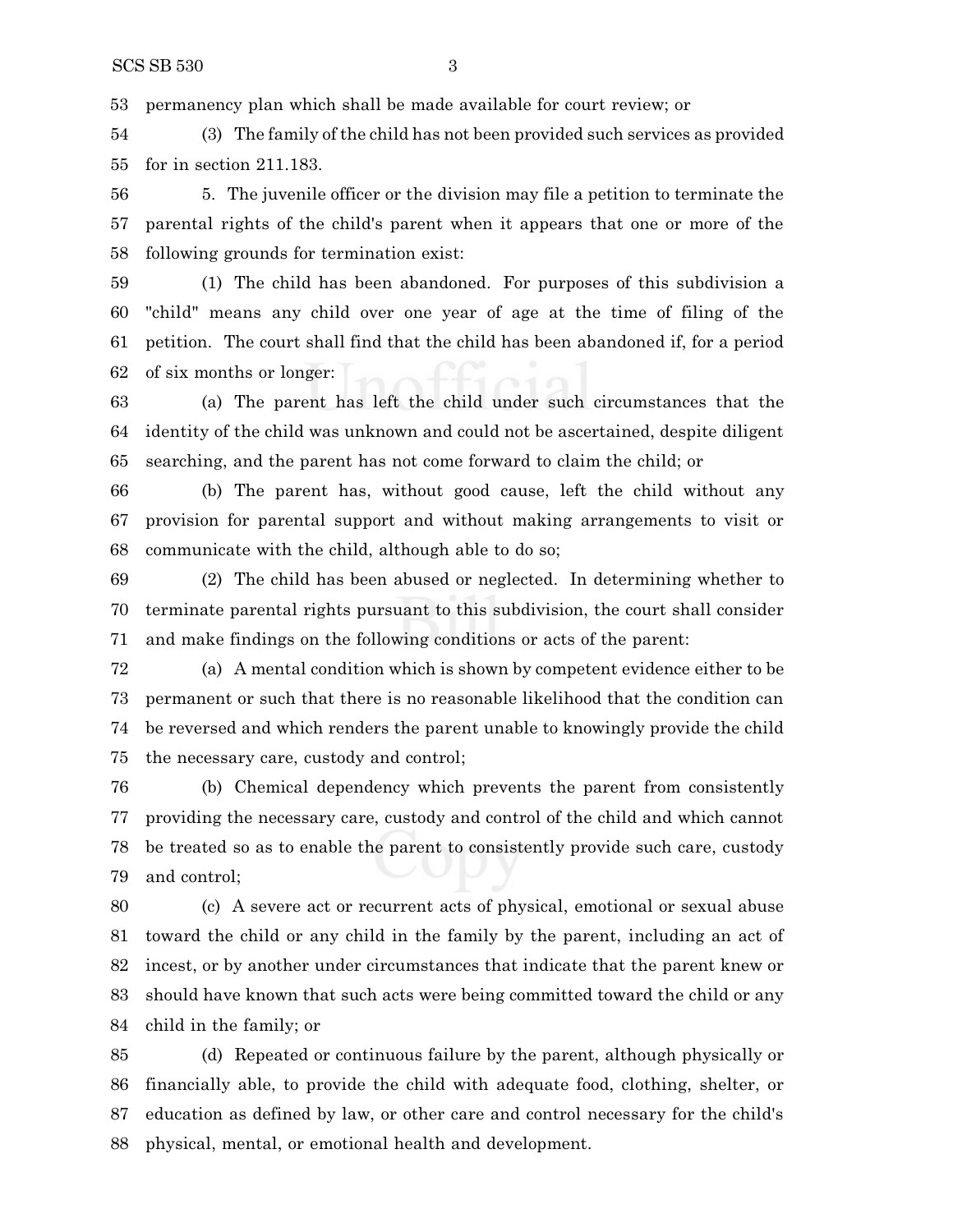Nothing in this subdivision shall be construed to permit discrimination on the basis of disability or disease;

 (3) The child has been under the jurisdiction of the juvenile court for a period of one year, and the court finds that the conditions which led to the assumption of jurisdiction still persist, or conditions of a potentially harmful nature continue to exist, that there is little likelihood that those conditions will be remedied at an early date so that the child can be returned to the parent in the near future, or the continuation of the parent-child relationship greatly diminishes the child's prospects for early integration into a stable and permanent home. In determining whether to terminate parental rights under this subdivision, the court shall consider and make findings on the following:

 (a) The terms of a social service plan entered into by the parent and the division and the extent to which the parties have made progress in complying with those terms;

 (b) The success or failure of the efforts of the juvenile officer, the division or other agency to aid the parent on a continuing basis in adjusting his circumstances or conduct to provide a proper home for the child;

 (c) A mental condition which is shown by competent evidence either to be permanent or such that there is no reasonable likelihood that the condition can be reversed and which renders the parent unable to knowingly provide the child the necessary care, custody and control;

 (d) Chemical dependency which prevents the parent from consistently providing the necessary care, custody and control over the child and which cannot be treated so as to enable the parent to consistently provide such care, custody and control; or

 (4) The parent has been found guilty or pled guilty to a felony violation of chapter 566 when the child or any child in the family was a victim, or a violation of section 568.020 when the child or any child in the family was a victim. As used in this subdivision, a "child" means any person who was under eighteen years of age at the time of the crime and who resided with such parent or was related within the third degree of consanguinity or affinity to such parent; or

 (5) The child was conceived and born as a result of an act of forcible rape or rape in the first degree. When the biological father has pled guilty to, or is convicted of, the forcible rape or rape in the first degree of the birth mother, such a plea or conviction shall be conclusive evidence supporting the termination of the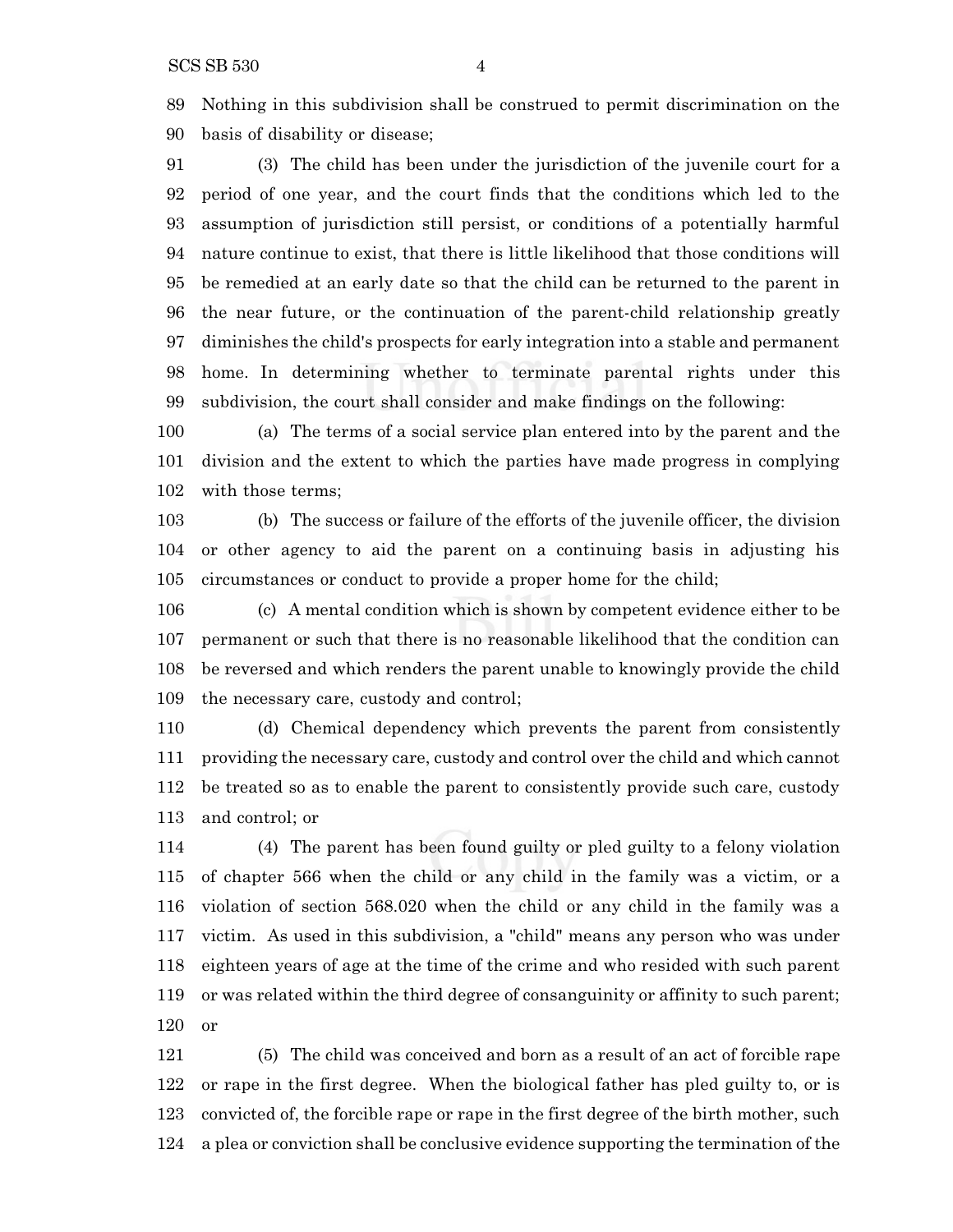biological father's parental rights; or

 (6) **[**The parent is unfit to be a party to the parent and child relationship because of a consistent pattern of committing a specific abuse, including but not limited to abuses as defined in section 455.010, child abuse or drug abuse before the child or of specific conditions directly relating to the parent and child relationship either of which are determined by the court to be of a duration or nature that renders the parent unable, for the reasonably foreseeable future, to care appropriately for the ongoing physical, mental or emotional needs of the child. It is presumed that a parent is unfit to be a party to the parent-child relationship upon a showing that within a three-year period immediately prior to the termination adjudication, the parent's parental rights to one or more other children were involuntarily terminated pursuant to subsection 2 or 4 of this section or subdivisions (1), (2), (3) or (4) of this subsection or similar laws of other states.**] (a) The parent is unfit to be a party to the parent and child relationship because of a consistent pattern of committing a specific abuse, consisting of:**

 **a. Abuses as defined in section 455.010, child abuse or drug abuse before the child; or**

 **b. Specific conditions directly relating to the parent and child relationship either of which are determined by the court to be of a duration or nature that renders the parent unable, for the reasonably foreseeable future, to care appropriately for the ongoing physical, mental, or emotional needs of the child.**

 **(b) It is presumed that a parent is unfit to be a party to the parent and child relationship upon a showing that:**

 **a. Within a three-year period immediately prior to the termination adjudication, the parent's parental rights to one or more other children were involuntarily terminated pursuant to subsection 2 or 4 of this section or subdivisions (1), (2), (3), or (4) of this subsection or similar laws of other states;**

 **b. If, while a child is in utero or within eight hours after a child's birth, the child's birth mother has tested positive for alcohol, cocaine, heroin, or methamphetamine, and the mother of the child at issue is the biological mother of at least one other child who was adjudicated an abused or neglected minor or has previously failed to complete treatment services by the children's division through a family centered**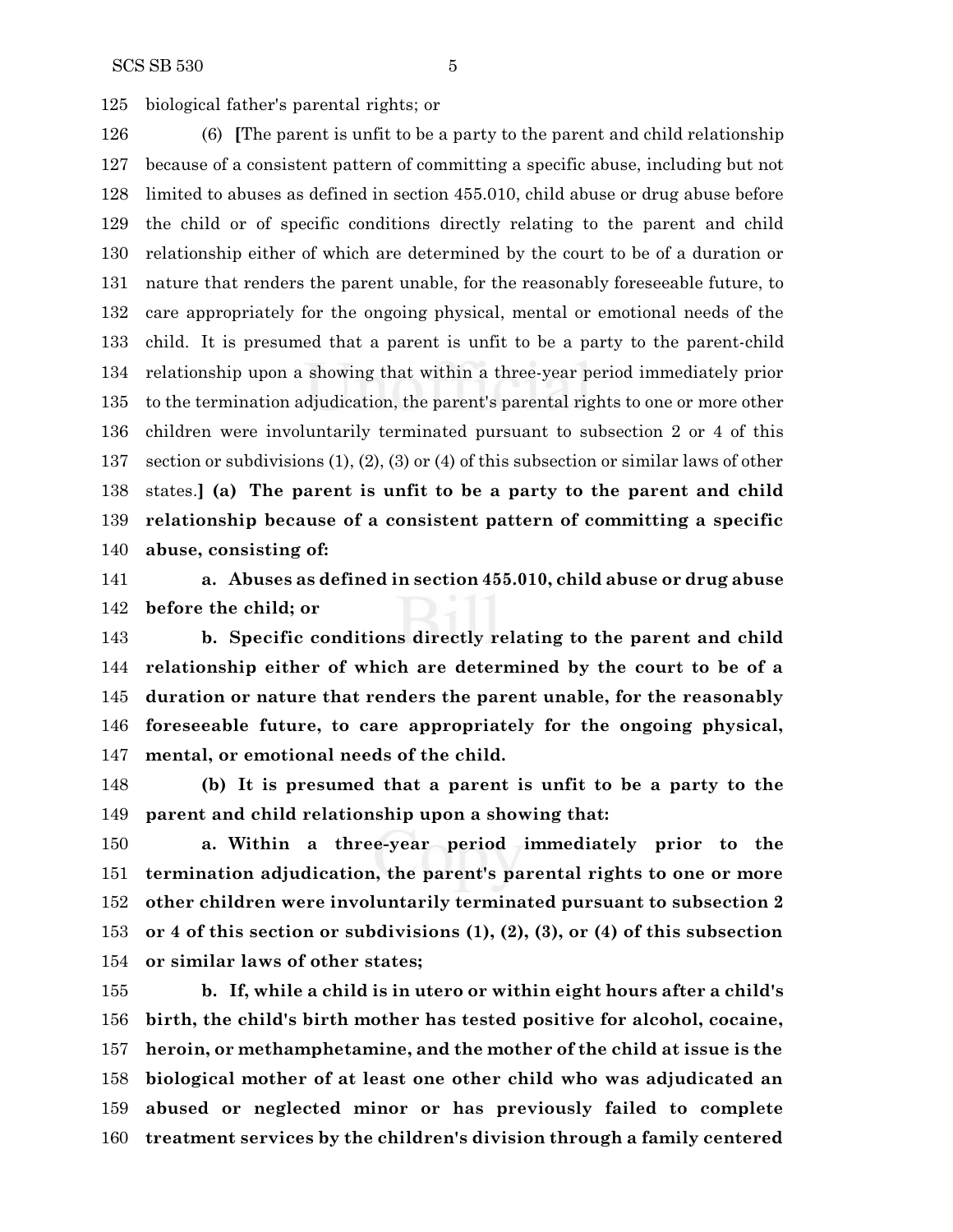**services case;**

 **c. If, at the time of the child's birth or within eight hours after a child's birth, the child tested positive for alcohol, cocaine, heroin, or methamphetamine, and the mother of the child at issue is the biological mother of at least one other child who was adjudicated an abused or neglected minor or has previously failed to complete treatment services by the children's division through a family centered services case; or d. If, within a three-year period immediately prior to termination adjudication, the parent has pled guilty to or has been convicted of a felony involving the possession, distribution, or manufacture of cocaine, heroin, or methamphetamine and the parent is the biological parent of at least one other child who was adjudicated an abused or neglected minor or has previously failed to complete**

 **treatment services by the children's division through a family centered services case.**

 6. The juvenile court may terminate the rights of a parent to a child upon a petition filed by the juvenile officer or the division, or in adoption cases, by a prospective parent, if the court finds that the termination is in the best interest of the child and when it appears by clear, cogent and convincing evidence that grounds exist for termination pursuant to subsection 2, 4 or 5 of this section.

 7. When considering whether to terminate the parent-child relationship pursuant to subsection 2 or 4 of this section or subdivision (1), (2), (3) or (4) of subsection 5 of this section, the court shall evaluate and make findings on the following factors, when appropriate and applicable to the case:

(1) The emotional ties to the birth parent;

 (2) The extent to which the parent has maintained regular visitation or other contact with the child;

 (3) The extent of payment by the parent for the cost of care and maintenance of the child when financially able to do so including the time that the child is in the custody of the division or other child-placing agency;

 (4) Whether additional services would be likely to bring about lasting parental adjustment enabling a return of the child to the parent within an ascertainable period of time;

(5) The parent's disinterest in or lack of commitment to the child;

 (6) The conviction of the parent of a felony offense that the court finds is of such a nature that the child will be deprived of a stable home for a period of